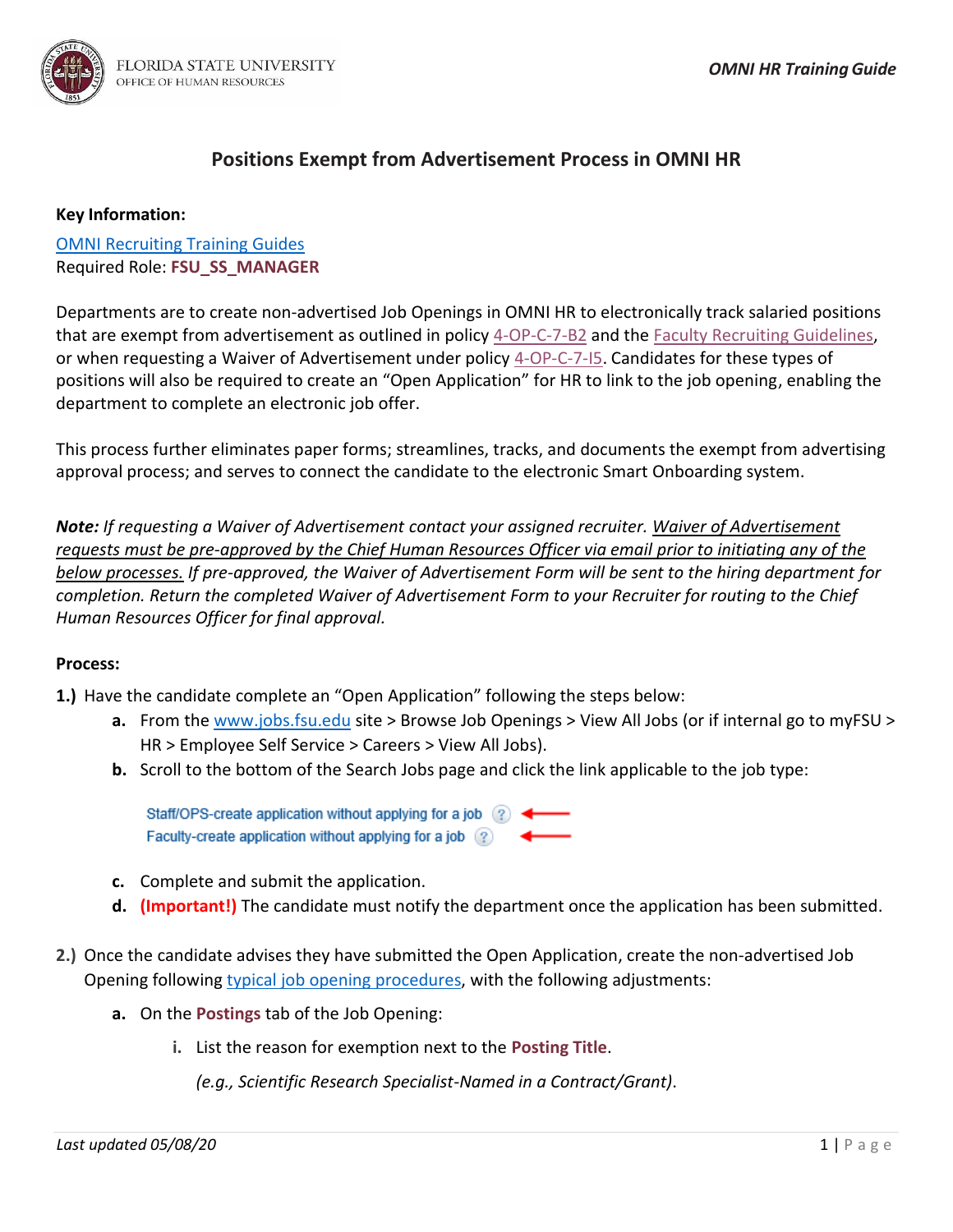- **ii.** Only enter the following **Description Types:**
	- **1.** Select "Exempt from Advertisement" from the **Description Type** drop down menu.
		- **a.** Select Internal and External from the **Visibility** drop down menu**.**
		- **b.** Select the reason *(e.g., 0.5 FTE or less, Acting Status, Demotion, Emgerency Status, Named in a Contract/Grant, Reassignment, Temporary Status, Visting Status, Waiver of Advertisement, etc.)* from the **Template** drop down menu**.**

| <b>Job Postings</b> (?)                                                          |                            |                                                                                                                                                                               |                                                                                      |
|----------------------------------------------------------------------------------|----------------------------|-------------------------------------------------------------------------------------------------------------------------------------------------------------------------------|--------------------------------------------------------------------------------------|
| *Posting Title Scientific Research Specialist - Named in a Contract/Grant        |                            |                                                                                                                                                                               |                                                                                      |
| Job Descriptions (?)                                                             |                            |                                                                                                                                                                               | First 1 tot1 Last                                                                    |
| *Description Type Exempt from Advertisement<br>*Visibility Internal and External | $\mathbf{v}$<br>$\cdot$    | Template<br>0.5 FTE or less<br>Acting Status<br>Demotion<br>Emergency Status<br>Other (please explain)<br>Reassignment<br>Recall Rights<br>Temporary Status<br>Visting Status | Named in a Contract/Grant<br>Provost Minority Recruitment<br>Waiver of Advertisement |
| Add Posting Description                                                          | Delete Posting Description |                                                                                                                                                                               |                                                                                      |

## **i.** This will default standard policy language in the text box per the reason for exemption**.** Do not alter this language.

*(Example shown for a candidate named in a contract/grant.)*

| Job Postings ?       |                                                                                    |              |                                                                                                                                                                                                                                                                                                                                                                                                          |
|----------------------|------------------------------------------------------------------------------------|--------------|----------------------------------------------------------------------------------------------------------------------------------------------------------------------------------------------------------------------------------------------------------------------------------------------------------------------------------------------------------------------------------------------------------|
|                      | *Posting Title Scientific Research Specialist - Named in a Contract/Grant          |              |                                                                                                                                                                                                                                                                                                                                                                                                          |
| Job Descriptions (?) |                                                                                    |              | First 1 of 1 Last                                                                                                                                                                                                                                                                                                                                                                                        |
|                      | *Description Type Exempt from Advertisement<br>*Visibility   Internal and External | $\mathbf{v}$ | Template Named in a Contract/Grant                                                                                                                                                                                                                                                                                                                                                                       |
|                      |                                                                                    |              | G<br>This job opening was created for appointment purposes only, as the position is funded from a newly established or newly expanded contract or grant funds where the proposed incumbent was<br>specifically identified by name in the contract or grant (reference HR Policy 4-OP-C-7-B2). Documentation of said contract/grant can be found on the Activities & Attachments tab of this job opening. |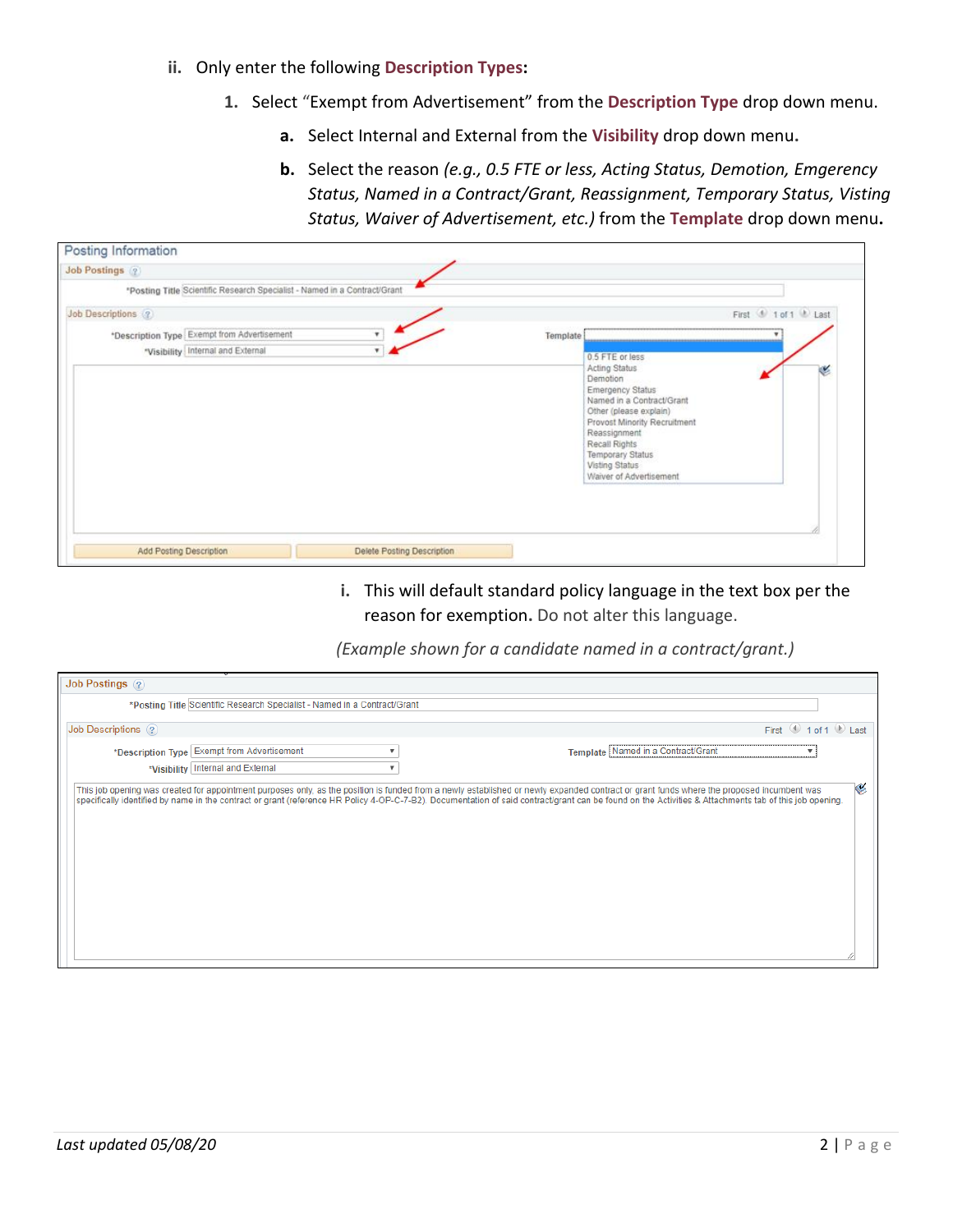- **2.** Select "Responsibilities" from the **Description Type** drop down menu.
	- **a.** Select Internal and External from the **Visibility** drop down menu**.**
	- **b.** Enter a description of the job duties for the position in the text box.

| *Description Type                             | Responsibilities      | <b>Template</b> |   |
|-----------------------------------------------|-----------------------|-----------------|---|
| *Visible                                      | Internal and External |                 |   |
| Enter summary of candidate's job duties here. |                       |                 | 寥 |
|                                               |                       |                 |   |
|                                               |                       |                 |   |
|                                               |                       |                 |   |
|                                               |                       |                 |   |
|                                               |                       |                 |   |
|                                               |                       |                 |   |

- **3.** Select "Qualifications" from the **Description Type** drop down menu.
	- **a.** Select Internal and External from the **Visibility** drop down menu**.**
	- **b.** Enter the qualifications for the position in the text box.

| *Description Type                               | Qualifications<br>Internal and External |                                   | <b>Template</b> |                             |
|-------------------------------------------------|-----------------------------------------|-----------------------------------|-----------------|-----------------------------|
| *Visible<br>Enter position qualifications here. |                                         |                                   |                 | $\mathcal{L}_{\mathcal{L}}$ |
|                                                 |                                         |                                   |                 |                             |
|                                                 |                                         |                                   |                 |                             |
|                                                 |                                         |                                   |                 |                             |
|                                                 |                                         |                                   |                 |                             |
|                                                 |                                         |                                   |                 |                             |
| <b>Add Posting Description</b>                  |                                         | <b>Delete Posting Description</b> |                 |                             |

**iii.** Be sure to delete both rows under the **Job Posting Destinations** by clicking both trashcan icons.

| <b>Job Posting Destinations (?)</b> |                       |                                     |                  |                    |                                |   |
|-------------------------------------|-----------------------|-------------------------------------|------------------|--------------------|--------------------------------|---|
| *Destination                        | *Posting Type         | <b>Relative Open Date</b>           | <b>Post Date</b> | <b>Remove Date</b> | <b>Posting Duration (Days)</b> |   |
| <b>FSU Web Site</b><br>$\check{ }$  | Internal Posting<br>◡ | 0 - On Approval Date<br>$\check{ }$ |                  |                    |                                | 侖 |
| <b>FSU Web Site</b><br>$\check{ }$  | External Posting<br>◡ | 0 - On Approval Date<br>$\check{ }$ |                  |                    |                                | 命 |
| <b>Add Posting Destination</b>      |                       |                                     |                  |                    |                                |   |
| OK<br>Cancel                        | Preview               |                                     |                  |                    |                                |   |

**b.** Once you have completed the other tabs as applicable and saved and submitted the job opening, click on the **Approvals** tab. In the **Comments** box, add the name of the candidate under consideration and click **Save**. The job opening will route through workflow approval in OMNI HR.